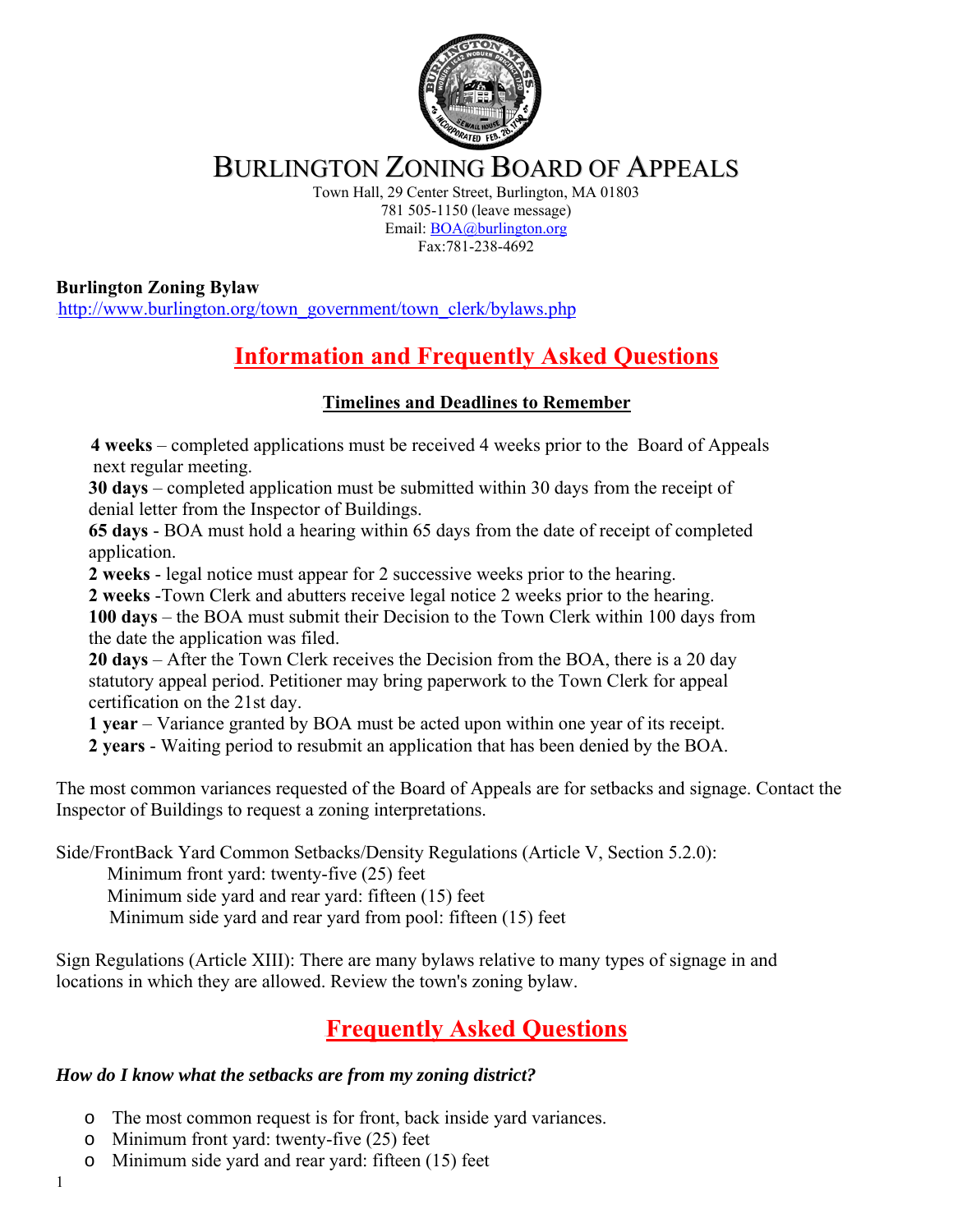#### *How do I look up zoning regulations? Is there anyone who can help me?*

- o **Burlington Zoning Bylaws**:
	- http://www.burlington.org/town\_government/town\_clerk/bylaws.php Massachusetts 40B
- o **Regional Planning Bylaws**: http://www.malegislature.gov/Laws/GeneralLaws/PartI/TitleVII/Chapter40a/Section5 If you are not sure if a variance is needed, request a zoning interpretation from the Inspector of Buildings. If a denial letter is received from the building department, the application for a variance must be submitted to the Board of Appeals within 30 days of that decision. (9.5.3).

#### *I've been told by the Building Department that I need to go before the Board of Appeals. Where do I go to get the application and how is it completed?*

 Visit the Town Clerk's office to request an application or download an application from the Board of Appeal's website. It is important to read the back of the application and ALL requested items must be supplied with the application:

http://www.burlington.org/departments/community\_development/board\_of\_appeals.php

#### *What do I need to include in order for the application to be "complete"?*

- o A copy of the Inspector of Building's decision;
- o A list of abutters within three hundred (300) feet of the property;
- o Four (4) typed mailing labels for each certified abutter provided by the Board of Assessors;
- o Filing fee (\$100.00 for residential and \$250.00 for commercial); \$5,000.00 for Comprehensive Permits.
- o Description of hardship per MGL, Chapter 40A, Section 10.
- o Signed authorization for Daily Times Chronicle to bill direct for legal notices to publish twice
- o Quick Reference Checklist
- o One original and 12 copies of a certified plot plan must be submitted.
- o Sign Permits need to have sketches of proposed sign showing size, type & illumination ( showing outputs in units of Lumens or NITs)

#### *When will my hearing take place?*

 Carefully plan your timeline as it could take up to three (3) months from the time the application is filed to the end of the twenty (20) day statutory appeal period. (MGL Chapter 40A, Section 15). The deadline to receive the completed application is twenty-one (21) business days prior to the day of the hearing. The BOA meets the first and third Tuesday of every month.

#### *Do I need a certified plot plan?*

Yes, for any alterations to a dwelling, it is imperative:

- o Maximum size: twenty-four (24) inches by thirty-six (36) inches;
- o Minimum size: eight and one half (8 1/2) inches by eleven (11) inches.
- $\circ$  The scale may not be less than one (1) inch = forty (40) feet.
- o The North point must be visible.
- o The plan should show all existing or proposed structures and distance to lot lines.
- o Remember to include dimensions and locations of any easements and the location of any Flood Hazard District.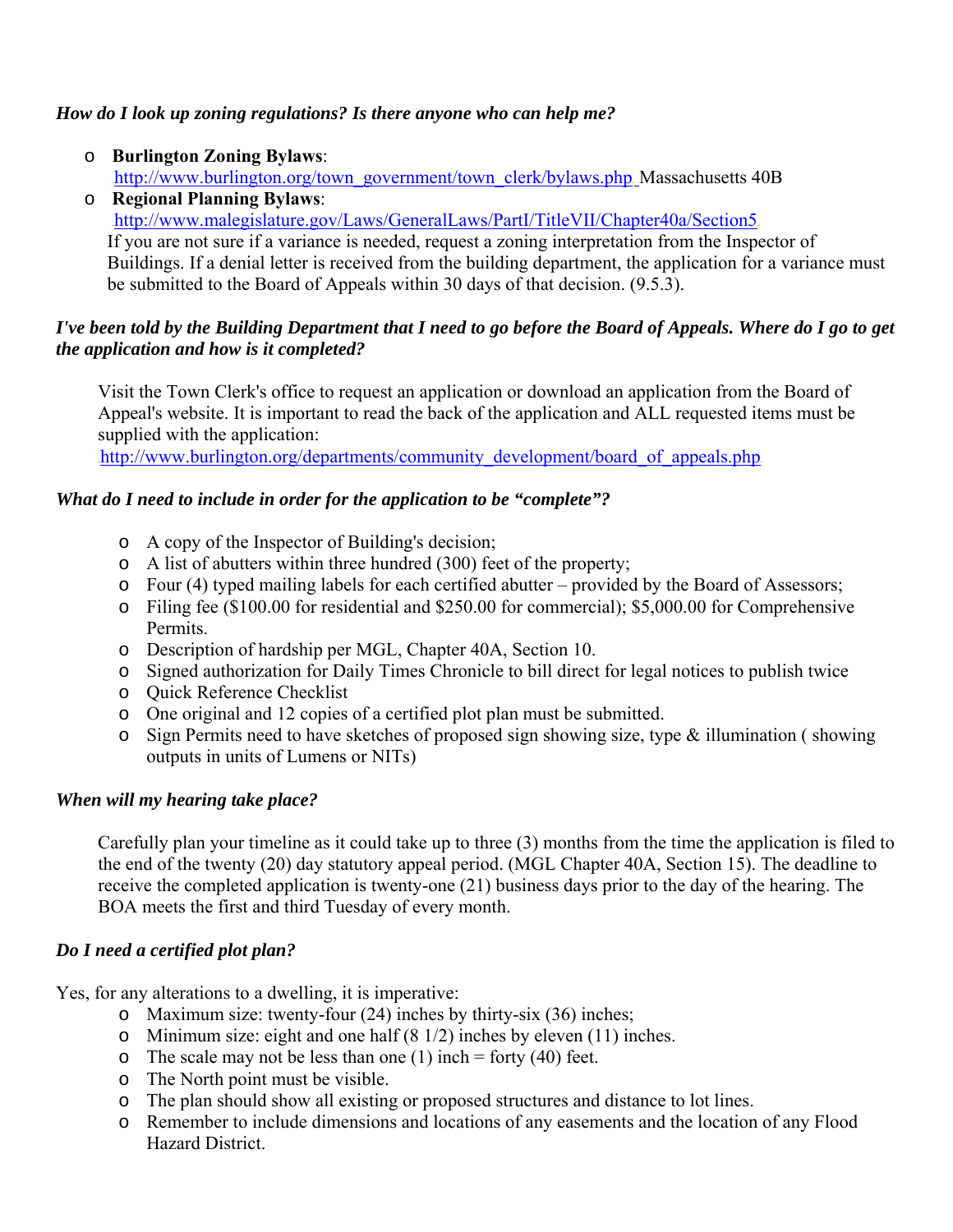#### *What do I need to provide if applying for a sign?*

 You MUST include a sketch of the proposed sign showing the specific sign size, the type of sign, the measure of illumination (lumens), which elevation, position on building, distance from nearest residentially zoned land and distance from nearest public way. A sketch or "photographic representation" plan of how the final design will appear on the property should be provided. It is important that the drawing or depiction be to scale. (For more information, review Burlington's Zoning Bylaws, Article XIII: Sign Regulations, Section 13.1.0.)

#### *What happens after the hearing?*

 A Decision by the board must be made within one hundred (100) days after the date of filing and when it is filed, the applicant will receive a copy of the signed Record of Proceedings with an original legal notice, the original Certificate of Grant, Decision Letter, and a letter of instructions. Once the twenty (20) day appeal period passes without an appeal being filed, the applicant, on the 21st day, may pick up a Certified copy of the Decision from the Town Clerk's Office and record it at the Registry of Deeds. Proof that the decision has been filed at the Registry of Deeds must be brought to the Building Department before a Building Permit will be issued.

#### *How long may I hold the Variance before starting work?*

One year.

#### *Can I file for a building permit before the appeal period expires?*

 The Building Inspectors may review your permit application prior to the appeal period expiration; however, you will NOT be issued a building permit until after the mandatory twenty (20) day appeal period expires.

#### *During the hearing, if I believe that my request will be denied, what are my options?*

 You can request to withdraw your application, without prejudice, and re-apply to the BOA with new information that you believe will help your request for a variance.

#### *What if my appeal is denied?*

 Any application that is denied shall not be acted favorably upon within two (2) years after the date of final unfavorable action unless the Board finds, by a vote of four (4) members of the Board, specific and materials changes in the conditions upon which the previous unfavorable action was based; and unless all but one (1) of the members of the Planning Board consent thereto and after notice is given to parties in interest of the time and place at the proceedings when the question of such consent will be considered (Burlington Zoning Bylaw 9.5.6).

## <sup>U</sup>**BASIC INFORMATION FOR APPLICANTS**

#### **Application**: **IT IS MANDATORY TO READ THE INSTRUCTIONS ON THE BACK OF THE**

**APPLICATION.** Complete all lines on the application, attach a denial letter from the Inspector of Buildings and submit with all required material as requested on the application. Do not leave anything blank, including the description, in order to avoid any ambiguity or uncertainty as to your intent in seeking approval for a variance.